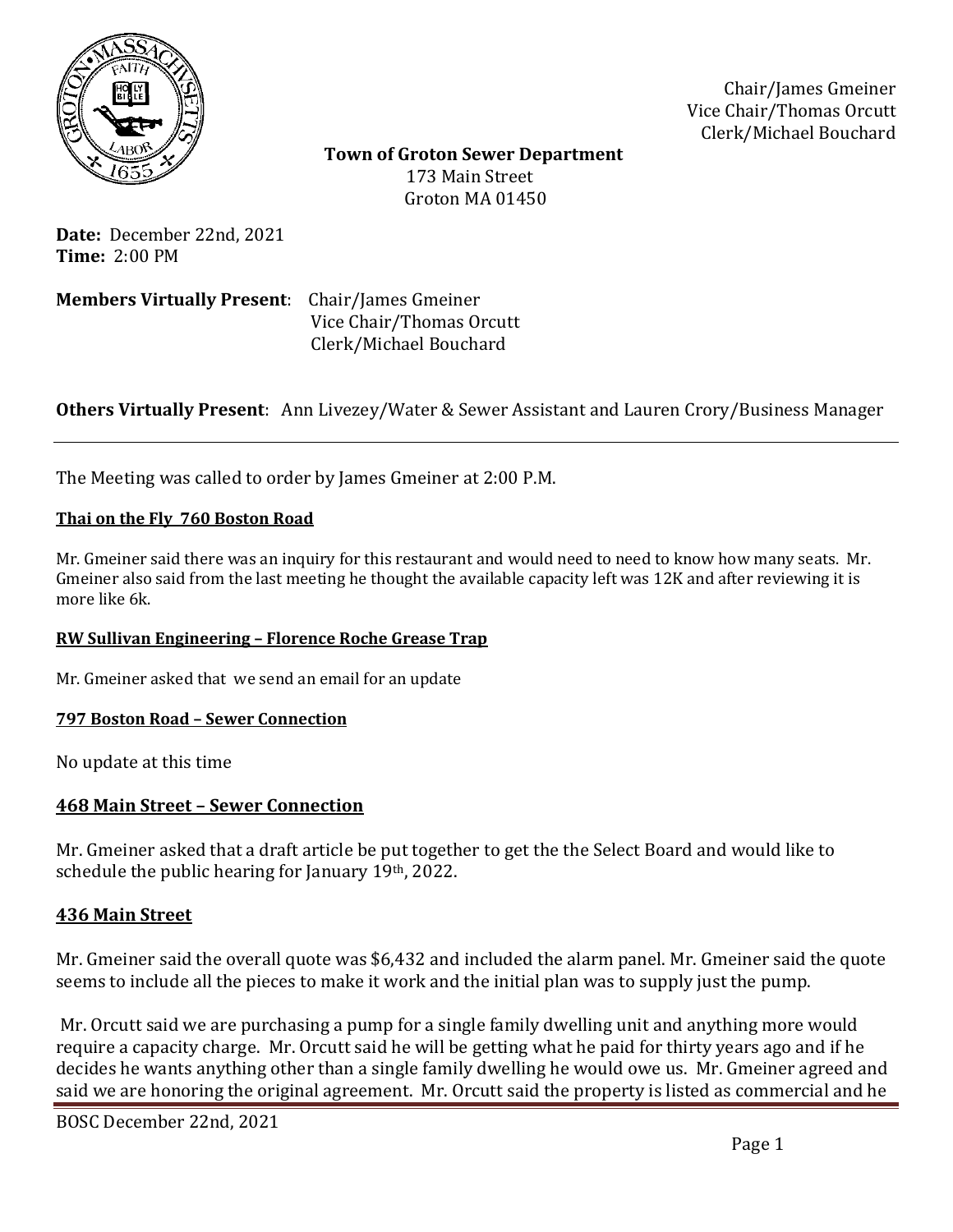has a residential / business on the parcel. Mr. Orcutt suggested sending a letter stating that if anything other than a single family dwelling he will owe us and Mr. Bouchard said we are honoring the original agreement and we should state the date in the letter. Mr. Bouchard asked if he wanted to put a 2-family would we just give him the \$6K and he can do what he wants. Mr. Gmeiner said we could give him the \$6,432 and if he wanted something bigger he would have to pay the difference. Mr. Orcutt said if he wants something bigger he needs to purchase and we will pay our portion. Mr Orcutt also said it would not apply to a 3<sup>rd</sup> party if he was to sell the property beforehand. Mr. Gmeiner said to order the pump and send a letter along with a copy of the quote per our agreement.

# **Mr. Orcutt made a motion to purchase the pump and send the homeowner a letter stating the conditions, Mr. Bocuhard seconded and the motion passed unanimously. Roll Call: Gmeiner-Aye, Orcutt-Aye and Bouchard-Aye,**

# **45 West Street – Sewer Connection**

No update at this time

# **Review I&I Study**

Mr. Orcutt said Mr. Rafferty sent a letter to DEP regarding I&I

# **Pepperell IMA**

Mr. Gmeiner asked the BOSC their thoughts on the approach and Mr. Bouchard said he likes it and Mr. Orcutt said he does not care for the approach. He feels its tied up in the details and Mr. Gmeiner said he is comfortable with the approach, but the details is where it gets tricky. Mr. Orcutt feels the costs need to be contained and expense control and thinks that we should meet twice a year to protect the Groton interest with this new method. Mr. Bouchard likes the approach and asked how it is done now and Mr. Orcutt said its based on time and material. Mr. Gmeiner said there is nothing in the current agreement to contain costs. Mr. Gmeiner agrees on meeting twice a year to examine the new approach, Mr. Bouchard feels its logical and broken out nicely and we will need to work out the details.

## **Mr. Orcutt made a motion to continue discussiions with Pepperell DPW for a new IMA using Flow over Flow based on the recent proposal, Mr. Bouchard seconded and the motion passed unanimously. Roll Call: Gmeiner-Aye, Orcutt-Aye and Bouchard-Aye**

# **Review Nod Road Pump Station and Evaluation**

No update at this time

# **Groton Hill Music – Plan Review/Construction Discussion**

Mr. Gmeiner told the BOSC that \$1k was included for consultant fees when they were invoiced and anything over would need to be billed out.

# **227 Boston Road/Lindemer – Sewer Connection Update**

No discussion at this time